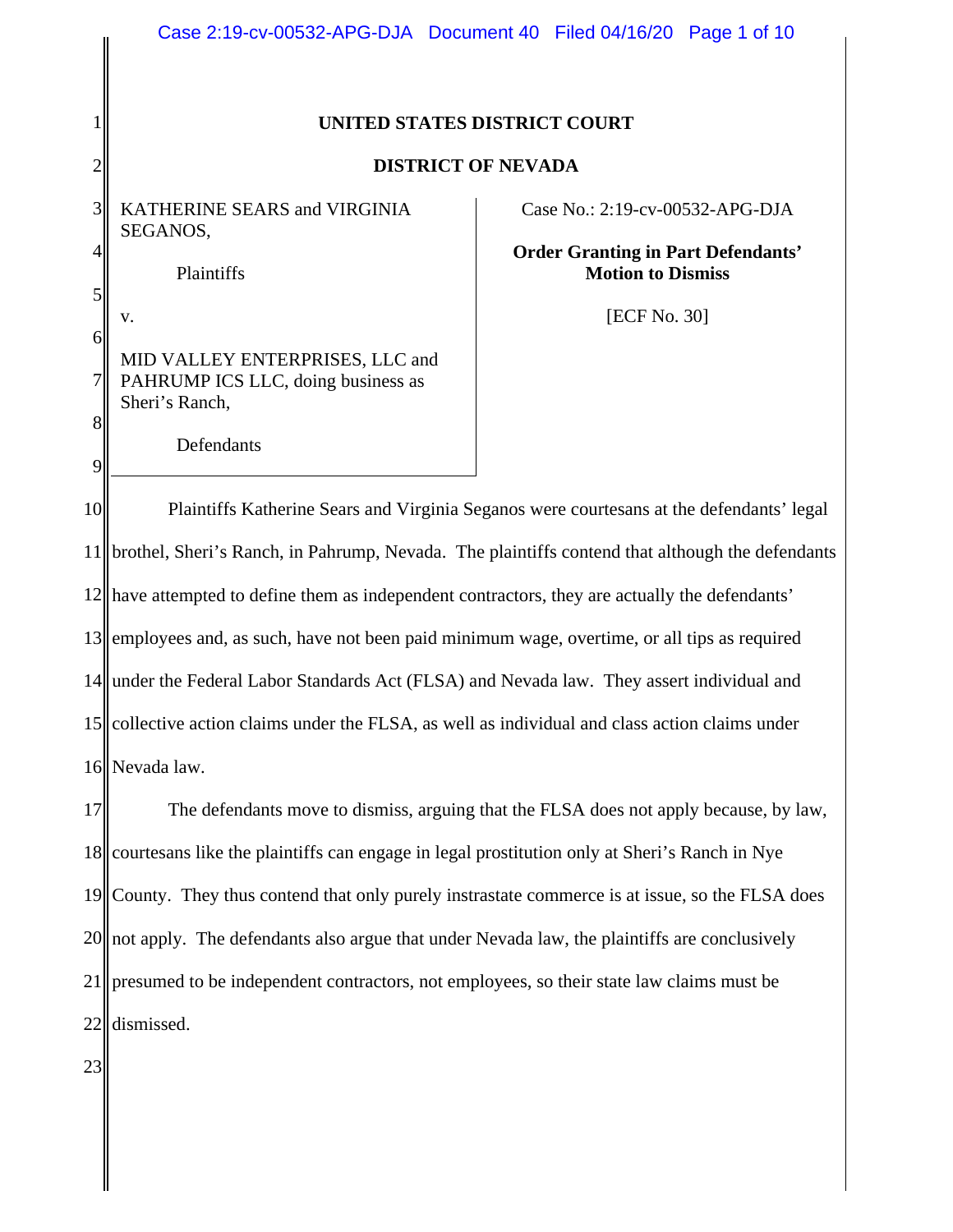1 2 3 4 5 6 7 8 9 10 The plaintiffs respond that they have adequately alleged the defendants are an enterprise engaged in interstate commerce because the defendants operate a bar and restaurant attached to the brothel, at which food and beverages that have moved in interstate commerce are served and where the courtesans go to attract patrons and offer them tours of the brothel. The plaintiffs also argue the courtesans use other products, such as massage oil and condoms, that have moved in interstate commerce. Alternatively, they contend they are individuals engaged in interstate commerce because they communicate with out-of-state patrons via the defendants' website and email system, and book appointments with out-of-state patrons through these channels of interstate commerce. The plaintiffs concede to dismiss their state law claims without prejudice so that those claims may be resolved in Nevada state court.

11 12 13 14 I deny the defendants' motion as to the FLSA claims because the plaintiffs have adequately alleged enterprise coverage under the FLSA. I grant the defendants' motion to dismiss the state law claims because I decline to exercise supplemental jurisdiction over those claims.

#### 15 **I. BACKGROUND1**

16 **A. General Allegations** 

17 18 19 20 The defendants jointly operate Sheri's Ranch, which is a legal brothel in Pahrump, Nevada. ECF No. 25 at 2. Sheri's Ranch has a hotel and a restaurant, as well as amenities such as tennis courts and a swimming pool. *Id.* The plaintiffs worked as legal prostitutes, or courtesans, at Sheri's Ranch. *Id.*

- 21
- 22

23

<sup>&</sup>lt;sup>1</sup> This is a recitation of the allegations in the amended complaint, which I accept as true at this stage of the proceedings.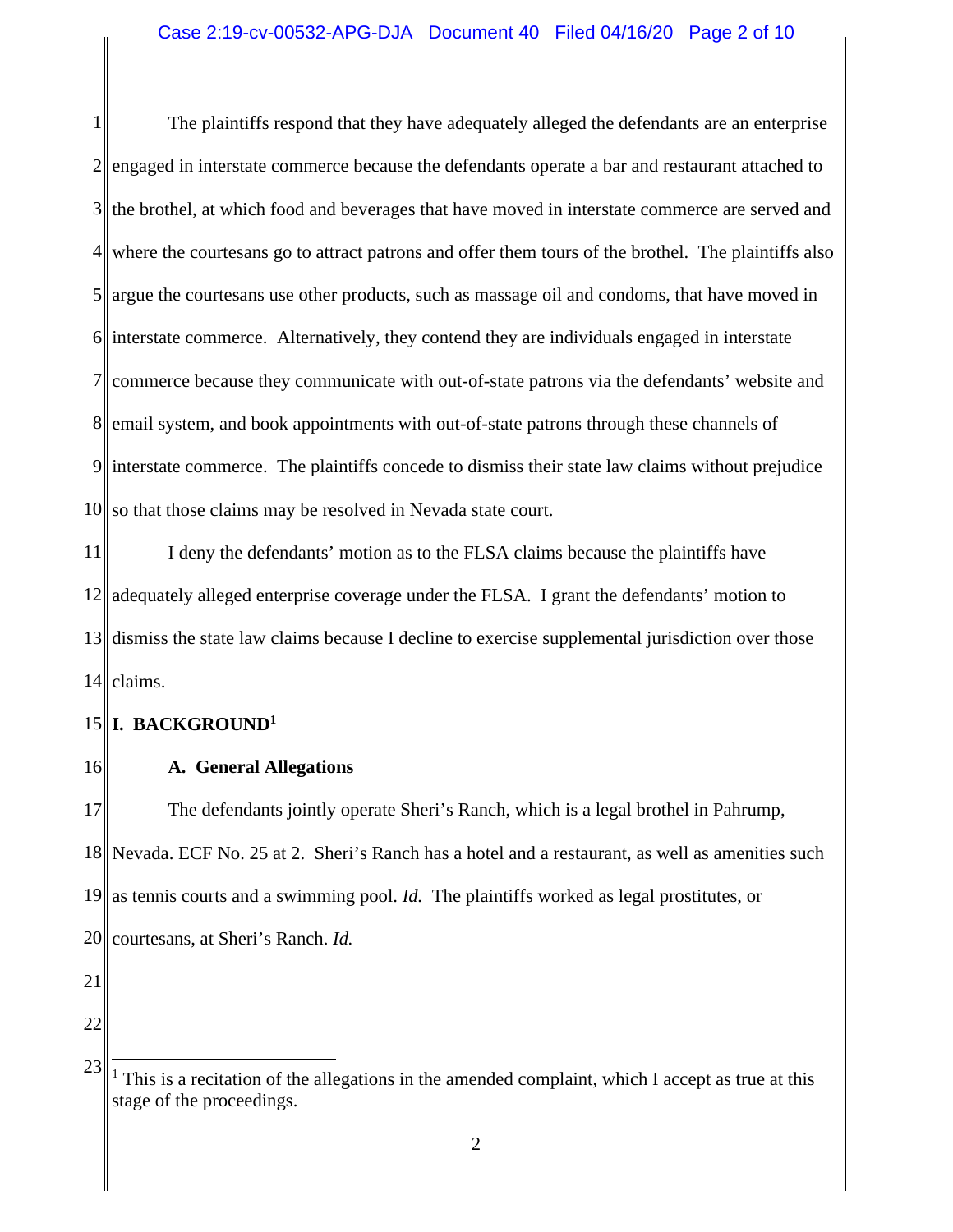1 2 3 4 5 6 7 8 The defendants require courtesans to sign an "Independent Contractor Agreement," which provides that the defendants will pay the courtesan "[t]he sum equal to 50% of all gross revenue collected by [the defendants] in connection to legal brothel services performed by Independent Contractor [i.e. prices and tips] less any expenses relating to such revenue, including but not limited to daily rent, cost of meals, commissions of revenue to third parties or Owner should owner provide such third party services, medical expenses, bar drinks, or any other miscellaneous expense relating to Independent Contractor's work performed at the Property." *Id.* at 3.

9 10 11 12 13 14 15 *Id.* at 4. They also allege that they did not receive overtime for hours worked in excess of 40 16 hours per week, and that the defendants keep half of all tips in violation of 29 U.S.C. 17 The plaintiffs contend that they are employees, not independent contractors, who are entitled to the minimum wage, overtime, and anti-tip confiscation protections provided in the FLSA and Nevada law. *Id.* at 6. They contend the defendants violated these provisions because "in many weeks, Courtesans' total non-tip compensation, net the amounts they are unlawfully required to 'kick back' to Defendants, divided over the number of hours for which they are entitled to compensation, averages to below the applicable federal and Nevada minimum wage." § 203(m)(2)(B). *Id.*

18 19 20 21 22 23 According to the plaintiffs, the defendants maintain a "lockdown" policy at the Ranch that requires the courtesans to stay on the premises for one to three weeks at a time, during which they work daily shifts of either twelve or twenty-four hours. *Id.* While on shift, the courtesans are listed as "currently available" on the defendants' website and "must remain available to greet and/or line up for Defendants' patrons upon request." *Id.* Throughout their shifts, the courtesans are required to "greet and interact with their patrons in a variety of ways for the purpose of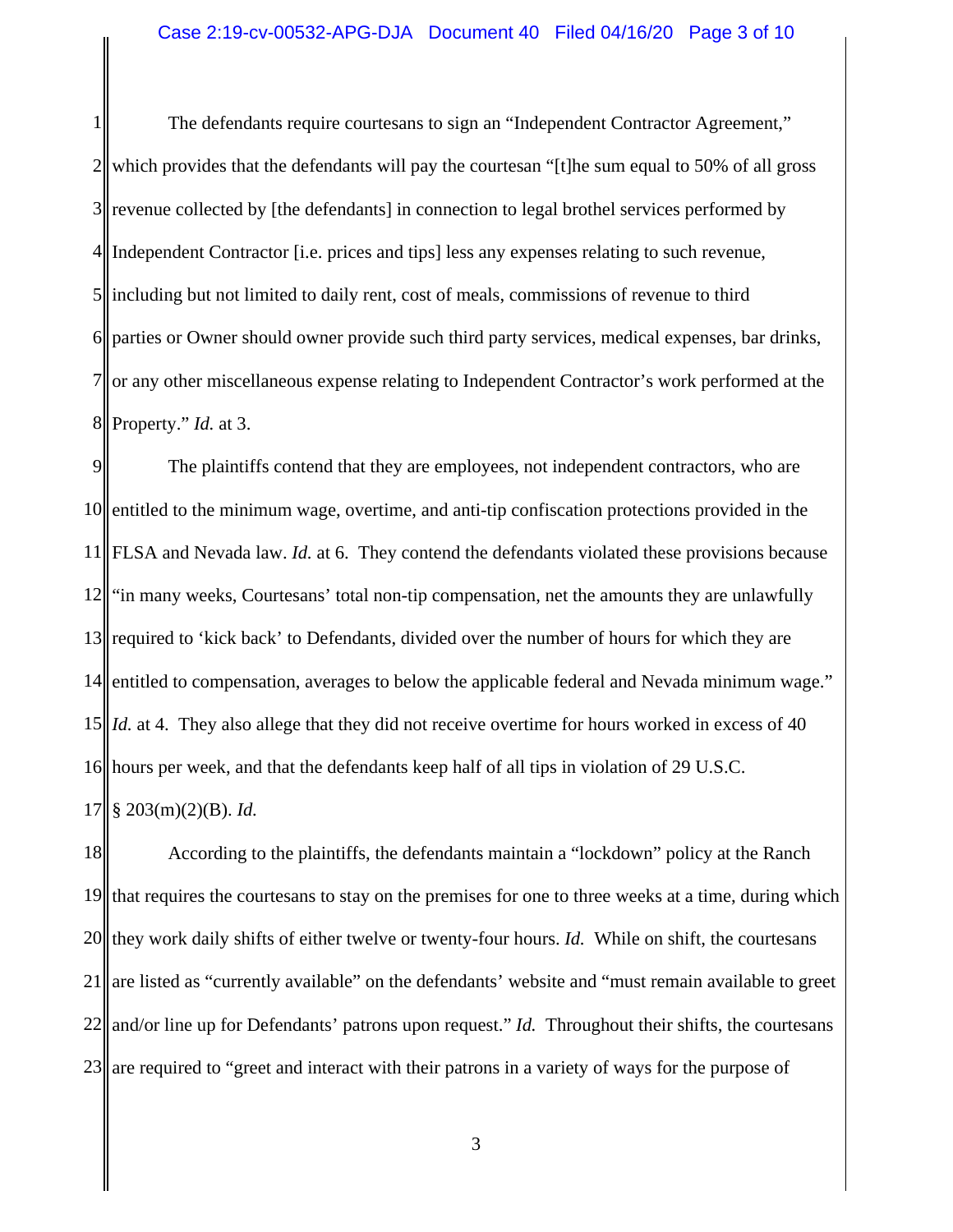1 2 3 4 5 6 7 'booking' a session, including 'casually mingl[ing]' with Patrons at the sports bar, appearing for mandatory 'LineUps' in which '[a]ll the available courtesans in the house . . . lineup just for [any patron who requests] and introduce[s] themselves one by one,' and communicating with patrons through the messenger service Defendants' operate as part of their website." *Id.* at 10. The plaintiffs allege they regularly worked over 40 hours in a single workweek, were not paid overtime, had to kickback money to the defendants to pay for certain expenses related to their employment, and had portions of their tips confiscated. *Id.* at 6.

8 9 10 Based on these allegations, the plaintiffs assert claims under the FLSA on behalf of themselves and others similarly situated for minimum wage, overtime, and tip confiscation violations. They also assert similar claims under Nevada law.

11

### **B. Allegations Related to Interstate Commerce**

12 13 have more than two employees handling, selling, or otherwise working on goods or materials  $14$ 15 allegation, the amended complaint states that the defendants operate a sports bar and restaurant 16 17 18 19 20 21 The plaintiffs allege that the defendants' annual sales exceed \$500,000 and that "they that had been moved in or produced for commerce." *Id.* at 6. In support of this general that "serves Pepsi and Coca-cola [sic] products and a variety of branded liquors and spirits, such as Jack Daniels, Bud, Grey Goose, Titos, Captain Morgan, and Patron, among other food and drink products that are processed and manufactured out of state." *Id.* at 6-7. The restaurant is located in the same building as the brothel and offers customers free tours of the brothel. *Id.* at 7. The restaurant and bar, including its association with the brothel, is advertised on the Sheri's Ranch website. *Id.*

22 23 The plaintiffs allege that in the course of their work for the defendants, the courtesans also use goods that have traveled in interstate commerce, such as massage oils and condoms. *Id.*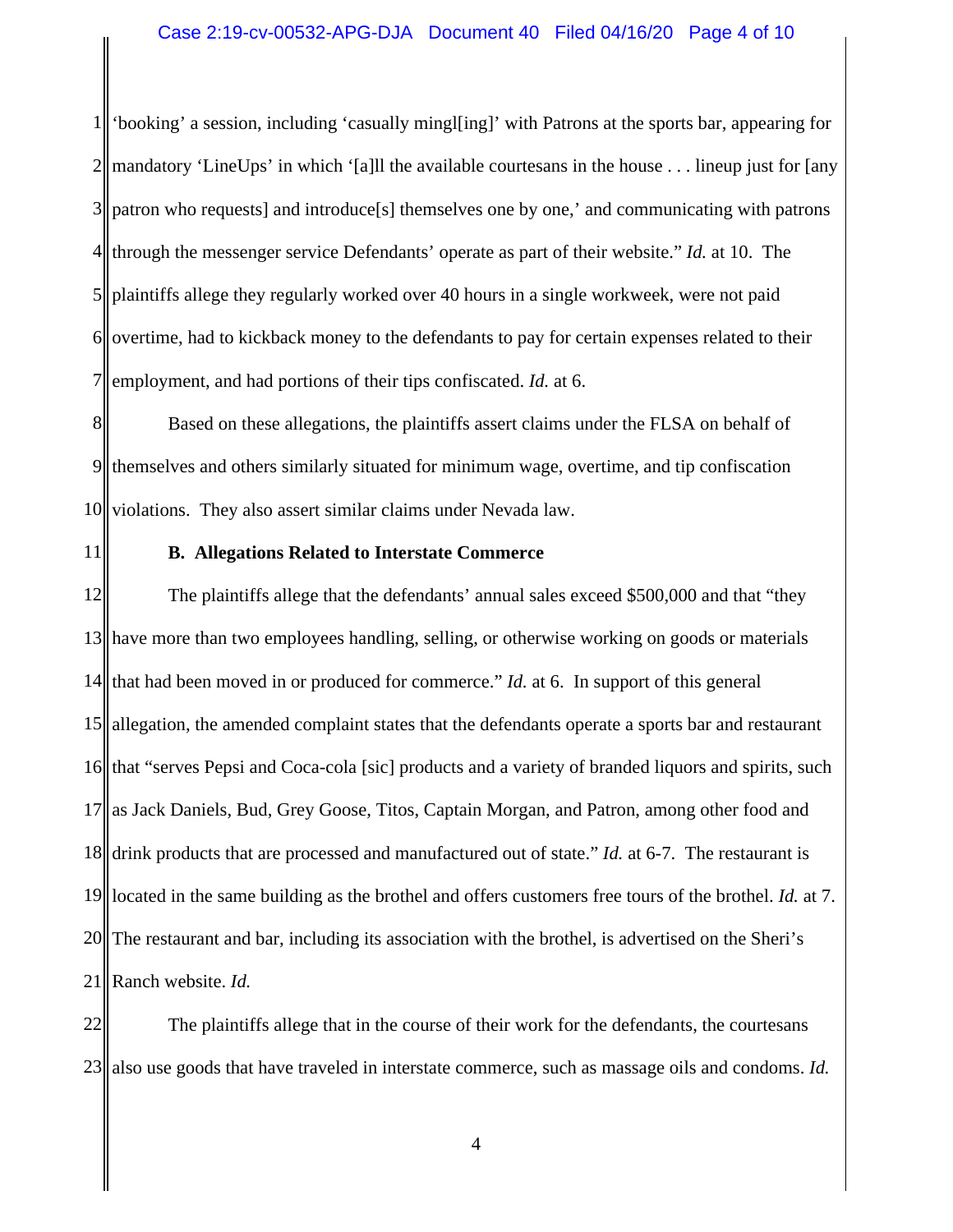1 2 3 4 5 at 7. They also use the defendants' website and email system to communicate with and book appointments for out-of-state customers. *Id.* at 8. Sears alleges she "booked approximately ten or more reservations with out of state patrons per month through Defendants' website" and she "responded to approximately 20-60 e-mails from out of state patrons per week." *Id.* Seganos alleges she "responded to approximately 20 e-mails from out of state patrons per week." *Id.*

#### 6 **II. ANALYSIS**

7 8 9 10 11 12 factual allegations to establish a plausible entitlement to relief. *Bell Atl. Corp. v. Twombly*, 550 13 14 In considering a motion to dismiss, "all well-pleaded allegations of material fact are taken as true and construed in a light most favorable to the non-moving party." *Wyler Summit P'ship v. Turner Broad. Sys., Inc.*, 135 F.3d 658, 661 (9th Cir. 1998). However, I do not assume the truth of legal conclusions merely because they are cast in the form of factual allegations. *See Clegg v. Cult Awareness Network*, 18 F.3d 752, 754-55 (9th Cir. 1994). A plaintiff must make sufficient U.S. 544, 556 (2007). Such allegations must amount to "more than labels and conclusions, [or] a formulaic recitation of the elements of a cause of action." *Id.* at 555.

### 15

# **A. FLSA**

16 17 18 19 20 21 22 23 If an employee is covered by the FLSA, that employee must be paid the minimum wage and overtime. 29 U.S.C. §§ 206(a), 207(a). The FLSA's minimum wage and overtime provisions apply to any "employee[] who in any workweek is engaged in commerce or in the production of goods for commerce, or is employed in an enterprise engaged in commerce or in the production of goods for commerce." *Id.* Although the defendants dispute the plaintiffs were employees, they assume the plaintiffs were employees for purposes of this portion of their motion. They contest, however, whether they are employees covered by the FLSA.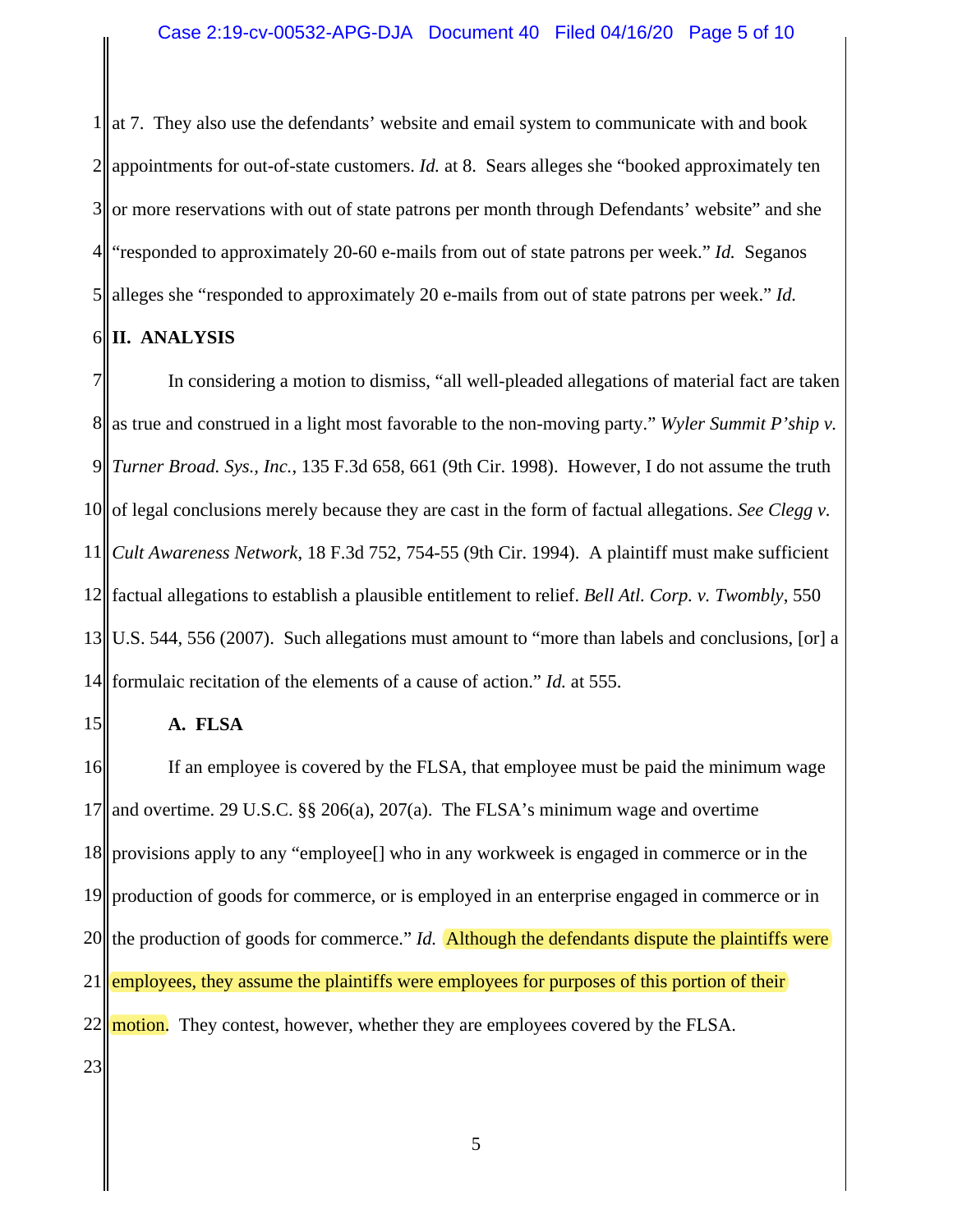1 2 3 4 5 6 The FLSA provides two independent types of coverage: enterprise and individual. *Chao v. A-One Med. Servs., Inc.*, 346 F.3d 908, 914 (9th Cir. 2003). The FLSA covers an employee if either type applies. *Id.* Individual coverage exists where "the employee is engaged in commerce." *Id.* Enterprise coverage exists where "the employer is an enterprise engaged in commerce." *Id.* The statute defines an "[e]nterprise engaged in commerce or in the production of goods for commerce" to mean an enterprise that:

 $(A)(i)$  has employees engaged in commerce or in the production of goods for commerce, or that has employees handling, selling, or otherwise working on goods or materials that have been moved in or produced for commerce by any person; and

(ii) is an enterprise whose annual gross volume of sales made or business done is not less than \$500,000 (exclusive of excise taxes at the retail level that are separately stated);

11 29 U.S.C. § 203(s)(1).

7

8

9

10

12 13 commerce. They allege the defendants' operation of Sheri's Ranch resulted in annual sales 14 15 that were produced outside of Nevada. Taking these allegations as true, the plaintiffs have 16 plausibly alleged enterprise coverage under the FLSA. *See Donovan v. Scoles*, 652 F.2d 16, 17- 17 18 19 20 21 The plaintiffs have adequately alleged the defendants are an enterprise engaged in exceeding \$500,000. They also allege the defendants' bar and restaurant sell food and beverages 18 (9th Cir. 1981) (holding FLSA applied to Arizona gas station where the employees handled and sold gas that had been moved in commerce, stating that "even a business engaged in purely intrastate activities can no longer claim exemption from FLSA coverage if the goods its employees handle have moved in interstate commerce"). Courts have found similar facts to support enterprise coverage under the FLSA. *See*

22 *Landeros v. Fu King, Inc.*, 12 F. Supp. 3d 1020, 1024-25 (S.D. Tex. 2014); *Lemus v. Nathan &*  23 *Morgan, Inc.*, No. 2:12-CV-00681-MMD-GWF, 2012 WL 4490962, at \*3 n.6 (D. Nev. Sept. 27,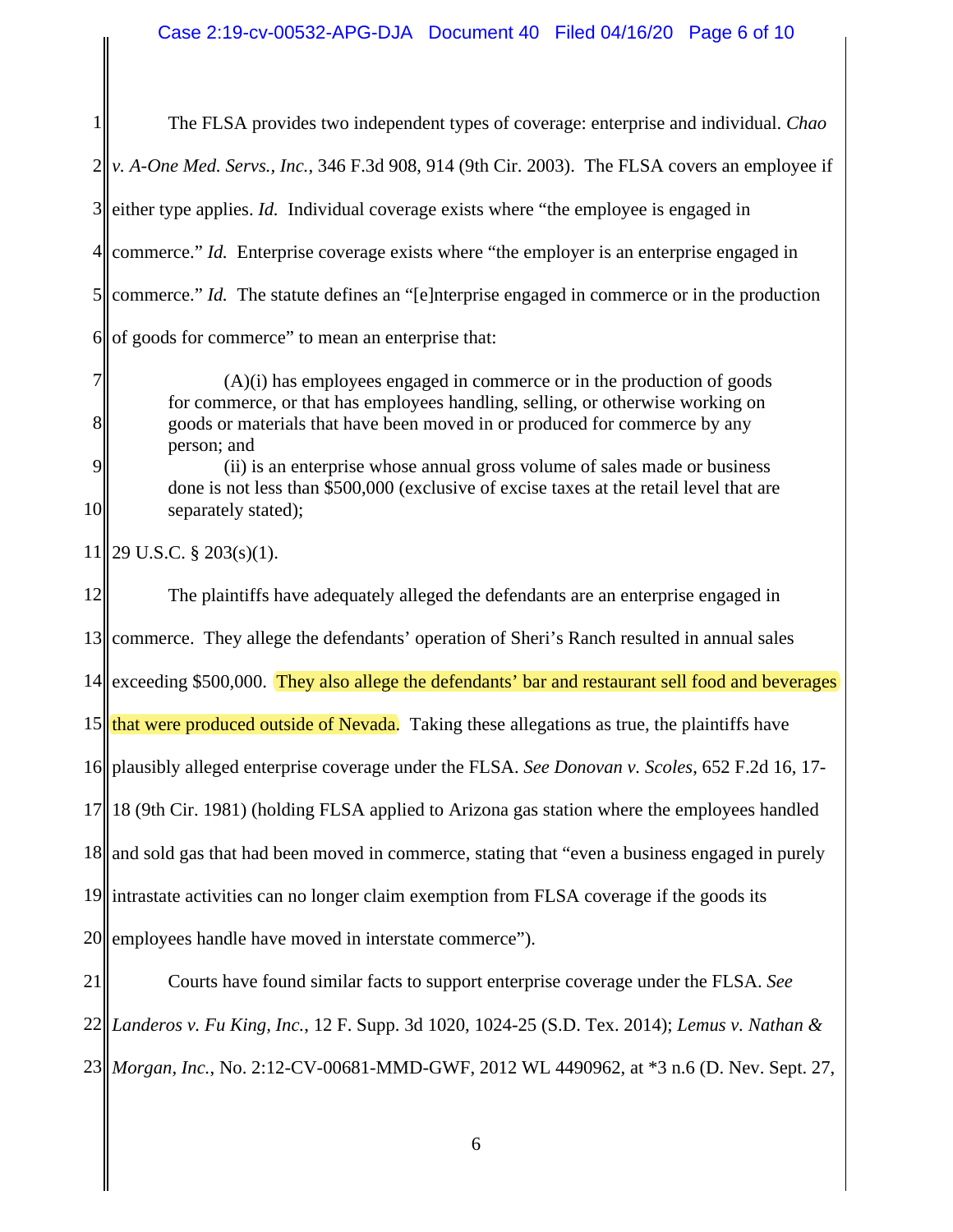1 2 3 4 5 6 7 8 9 10 11 12 2012); *Diaz v. Jaguar Rest. Grp., LLC*, 649 F. Supp. 2d 1343,1355 (S.D. Fla. 2009). And the Department of Labor has issued an interpretive opinion that supports this conclusion. *Opinion Letter Fair Labor Standards Act (FLSA)*, 1997 WL 958726, at \*1 (Jan. 22, 1997). When asked whether a fast food retailer would be an enterprise engaged in commerce "even if 100% of the products purchased are bought within the State," the Department stated that it would be. *Id.* It reasoned that "[u]nder the enterprise provisions of the FLSA . . . any products, supplies or equipment used by employees of the enterprise that were produced or shipped from outside the State (even though purchased by the enterprise from suppliers within that State) would cause the employees to be covered. For example, the coffee served, cleaning supplies utilized, cooking equipment (ranges fryers, grills) operated, etc., that have been produced outside of \*\*\* or shipped by any person from outside the State, would trigger this provision." *Id.* (emphasis in original).

13 14 The plaintiffs thus have alleged facts that plausibly support an enterprise theory of FLSA coverage. Consequently, I deny the defendants' motion to dismiss the FLSA claims.

15

## **B. State Law Claims**

16 17 18 2:18-cv-00840-APG-NJK, 2019 WL 189004 (D. Nev. Jan. 14, 2019). *See* ECF No. 34 at 13:3-6. 19 20 21 22 23 The plaintiffs agree to voluntarily dismiss their state law claims without prejudice, consistent with my reasoning in another wage and hour case, *Reno v. Western Cab Company*, The defendants contend the plaintiffs' state law claims should be dismissed with prejudice because under Nevada law, they are conclusively presumed to be independent contractors. I have supplemental jurisdiction over state-law "claims that are so related to claims in the action within [the court's] original jurisdiction that they form part of the same case or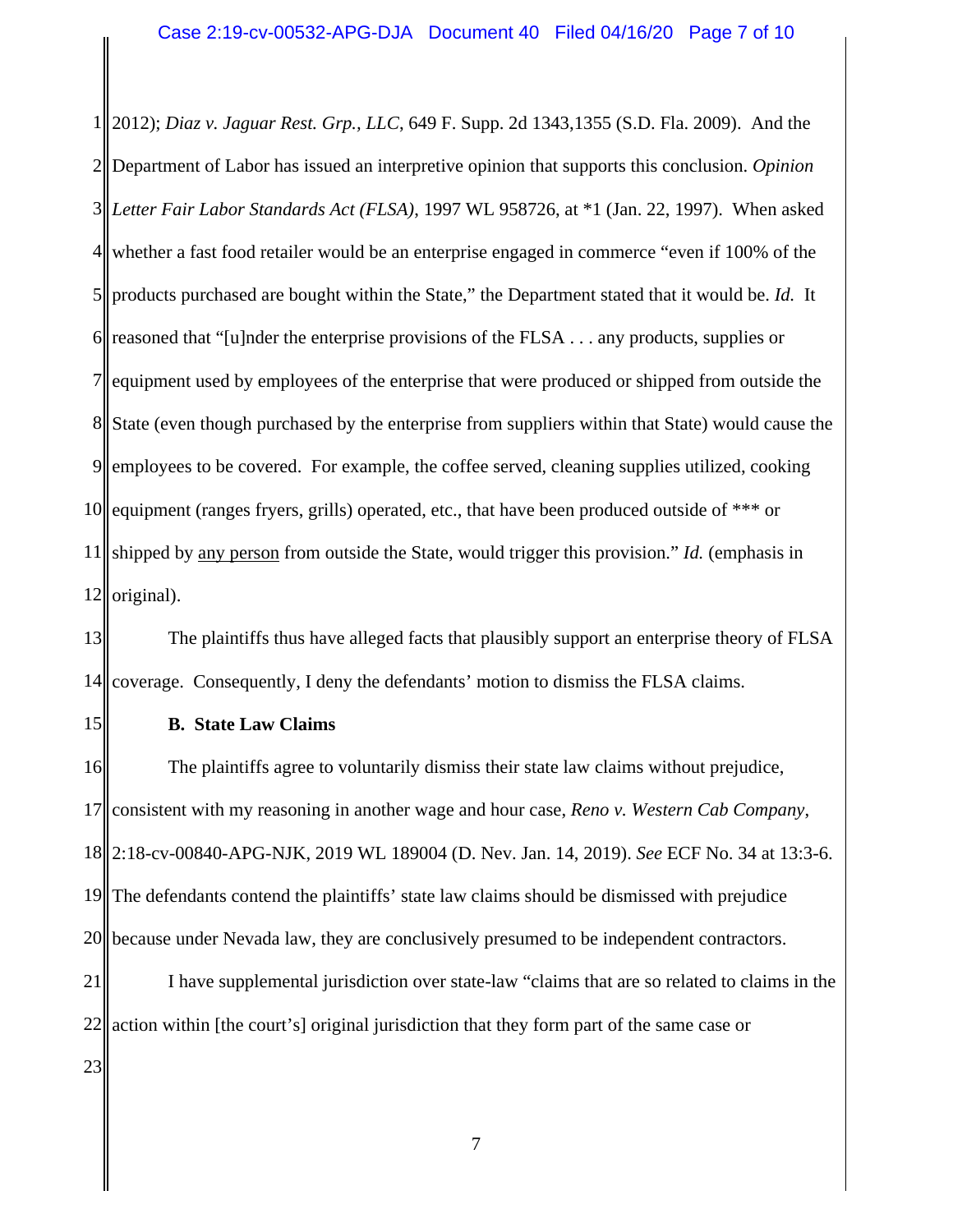# Case 2:19-cv-00532-APG-DJA Document 40 Filed 04/16/20 Page 8 of 10

1 2 controversy . . . ." 28 U.S.C. § 1367(a). Nevertheless, I may decline to exercise supplemental jurisdiction if:

(1) the claim raises a novel or complex issue of State law,

4 5 6 7 8 then consider whether exercising jurisdiction would ultimately serve "the principles of judicial 9 10 v. Cohill, 484 U.S. 343, 350 (1988). If these considerations do not favor exercising supplemental 11 jurisdiction, then "[I] should hesitate to exercise jurisdiction over [the] state claims . . . ." *United*  12 *Mine Workers of Am. v. Gibbs*, 383 U.S. 715, 726 (1966). (2) the claim substantially predominates over the claim or claims over which the district court has original jurisdiction, (3) the district court has dismissed all claims over which it has original jurisdiction, or (4) in exceptional circumstances, there are other compelling reasons for declining jurisdiction. 28 U.S.C. § 1367(c)(1)-(4). If I determine that one or more of these conditions exists, I must economy, procedural convenience, fairness to litigants, and comity . . . ." *Carnegie-Mellon Univ.* 

13 14|| all claims in one lawsuit. The plaintiffs' FLSA and state law claims form part of the same case 15 or controversy because they involve the nature of the economic relationship between the 16 defendants and the courtesans, and whether that relationship subjects the defendants to minimum 17 18 19 The principles of judicial economy and procedural convenience arguably favor resolving wage, overtime, and tip confiscation protections in federal and state law.<sup>2</sup> Some facts will overlap as well, including how many hours the plaintiffs worked, the work requirements and restrictions they were subject to, and how they were compensated.

20 21 However, the plaintiffs' claims raise novel and complex questions of state law that should be addressed by Nevada courts in the first instance. The defendants' motion to dismiss points

22

3

<sup>23</sup>  <sup>2</sup> Although it is not inconsistent to pursue both collective and class action claims in the same case, it may raise procedural inconveniences in this federal case that would not exist if the state law claims are dismissed.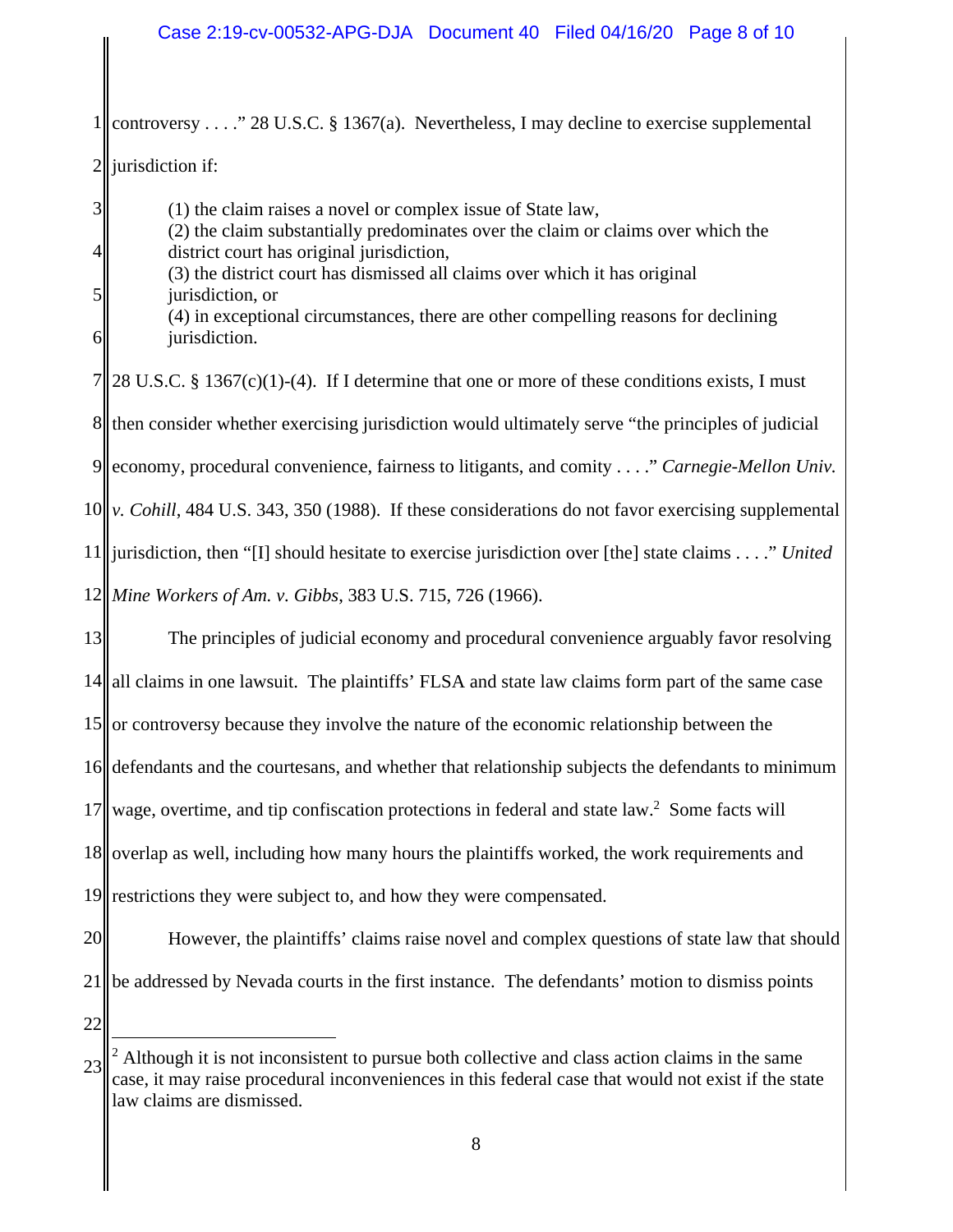1 2  $3<sup>||</sup>$ 4 Nevada. *See Barber v. D. 2801 Westwood, Inc.*, No. 74183, 437 P.3d 1053, 2019 WL 1422916, 5 6 7 8 9 10 11 12 out a Nevada statute that potentially would classify the plaintiffs as independent contractors rather than employees. That statute, Nevada Revised Statutes § 608.0155, was first enacted in 2015 and amended in 2019. It has not been interpreted or applied by the Supreme Court of at \*1 n.1 (Nev. Mar. 28, 2019) (declining to address the statute). The Supreme Court of Nevada is best suited to address Nevada law on the differences between employees and independent contractors, particularly where the 2015 statute came shortly after a decision from that court adopting the FLSA standard for determining whether a person is an employee or an independent contractor. *See Terry v. Sapphire Gentlemen's Club*, 336 P.3d 951 (Nev. 2014) (en banc); 2015 Nev. Laws Ch. 325 (S.B. 224). This is especially true given that this case involves the uniquely Nevada industry of legal prostitution. Thus, comity favors that I decline jurisdiction over the state law claims.

13 14 15 16 17 Because neither party opposes dismissal of the state law claims, fairness to the litigants favors my declining to exercise supplemental jurisdiction. The defendants ask that I dismiss the claims with prejudice, but that would require me to resolve the novel issues of state law that are best addressed by the Nevada courts. The defendants do not identify any prejudice they would suffer from dismissal without prejudice.

18 19 20 21 22 23 Finally, this case is relatively new and has not moved beyond the pleadings. I have made no rulings with respect to the state law claims. So declining jurisdiction would not result in a significant loss of time and resources of the parties or the court. Exercising supplemental jurisdiction over the state law claims would not be economic, convenient, or fair to the parties and would not serve the interests of comity. I decline to exercise supplemental jurisdiction over the state law claims, so I dismiss them without prejudice.